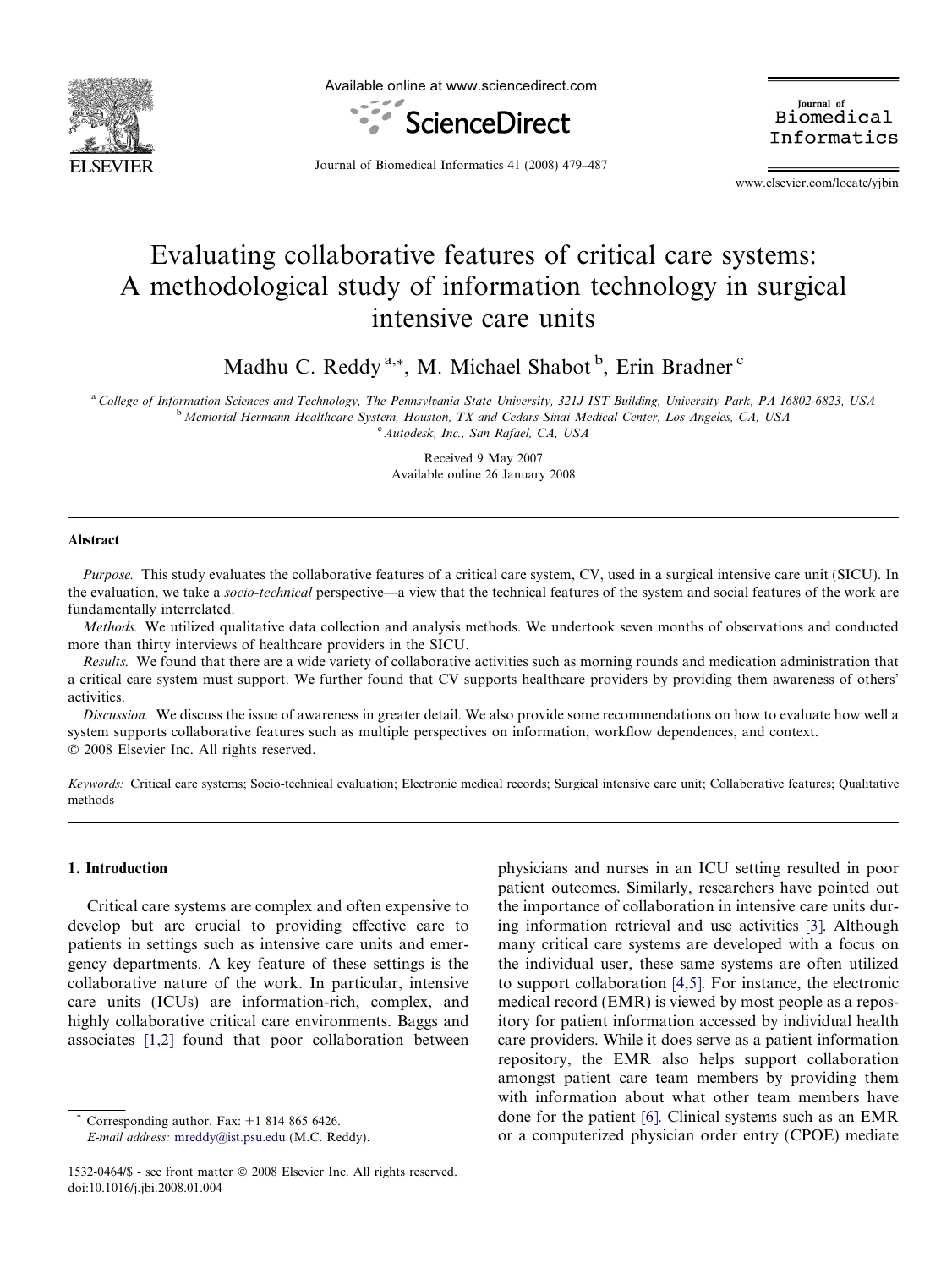far more collaborative activities than originally anticipated by their designers.

Although collaboration is an important aspect of critical care and, as just described, systems need to support this collaboration, most evaluations of critical care systems focus on how well they support the individual user; for instance, focusing on the suitability and effectiveness of the user interface for single-user interaction [\[7\].](#page-7-0) With a few exceptions [\[3,5,8\]](#page-7-0), evaluating how well these systems support collaboration is often ignored. For critical care systems, we must not only evaluate how well they store and present information but also how well they support the collaborative features of team members' work; failure to do so can adversely impact patient care. For instance, Ash et al. [\[9\]](#page-8-0) report many instances in which patient care information systems seem to foster errors rather than the intended goal of reducing errors. Furthermore, researchers continue to report the confounding impact of computerized systems in healthcare. Estellat et al. [\[10\]](#page-8-0) report that 49% of potential prescribing errors observed in their study of a computerized physician order entry system were the result of the use of the system itself (e.g. unit error or prescription inconsistency).

Therefore, we must utilize approaches to evaluating critical care systems that do not just focus on examining how they support individual users. One approach is to take a socio-technical perspective—a view that the technical features of the system and social features of the work are fundamentally interrelated—when evaluating critical care systems. By taking this perspective during the evaluation process, we can focus not only on how well the system supports individual users but also how well the system "fits" in the environment and supports collaboration. To examine how well a critical care system can support collaborative care, we evaluated an EMR system used in a surgical intensive care unit of a large, urban teaching hospital. We conducted this evaluation using data collection and analysis methods that allowed us to focus on the system from a sociotechnical perspective.

One of the main goals of our study was to evaluate how well a critical care system such as an electronic patient record supports collaboration amongst patient care team members in a busy and information-intensive environment of a surgical intensive care unit. Therefore, in this paper, we discuss how to evaluate collaborative features of critical care systems and illustrate how a critical care system such as an EMR can support collaborative work activities. In the next section, we discuss the methods and focus of critical care systems' evaluation. Section [3](#page-2-0) describes an evaluation of an electronic medical record used in a surgical intensive care unit. In Section [4,](#page-3-0) we discuss collaborative features of work that these systems must support. We also discuss a particular approach for evaluating how well critical care systems support collaboration. Finally, we conclude with some thoughts on collaboration and critical care systems.

# 2. Background

Medical informatics researchers have used a wide variety of techniques and methods for evaluating information systems. These evaluation methods include *qualitative* techniques such as observations and interviews  $[11–13]$  and *quantitative* techniques such as surveys [\[14,15\].](#page-8-0) The suitable evaluation technique depends on the nature and scope of the particular study. For instance, a variety of medical informatics studies using quantitative methods have highlighted various important issues dealing with evaluation such as acceptance [\[14\]](#page-8-0), usability [\[16\]](#page-8-0), and outcomes [\[17\]](#page-8-0). Although quantitative techniques have provided important insights into information systems, our experiences as well as others [\[4,18\]](#page-7-0) have shown that qualitative methods provide some of the best approaches to trying to answer the ''how" and ''why" questions of evaluation studies [\[19\]](#page-8-0). These questions bring to the forefront the important role that information systems play in supporting collaboration by focusing on the socio-technical aspects of the system. For instance, the question ''how can an information system make team collaboration more effective?" is difficult to answer without examining the different ways that team members collaborate with each other and the type of work activities that require collaboration. Qualitative techniques allow researchers to try to answer these questions in greater detail.

# 2.1. Evaluating collaborative features

Evaluating collaborative features of a system requires focusing not only on the technology but also on the environment in which the technology is being implanted. Currently, many evaluation methods focus on the individual user's interaction with the technology. However, these methods do not examine how well the technology is incorporated into the daily work of the organization. Therefore, when evaluating a system, both the technical and organizational issues need to be viewed together. This type of evaluation is based on the premise that technology will only be successful if it matches the organizational needs and work practices of the people using the technology. For example, Travers [\[12\]](#page-8-0) examined the implementation of the same EMR technology in two different pediatric offices (1 and 2). Although both were pediatric offices and had similar needs, the EMR was adopted in office 1 but not in 2. The different outcomes were accounted for not by technology differences but rather by the differences in the work practices and social organization of the two offices. Travers noted that because the staff in office 1 had a cooperative spirit, they were more open to the introduction of new technology than the staff in the less cooperative office 1; office 1 staff also had greater resources to draw upon in adapting to the new system. The socio-technical evaluation of the system highlighted how the success of the technology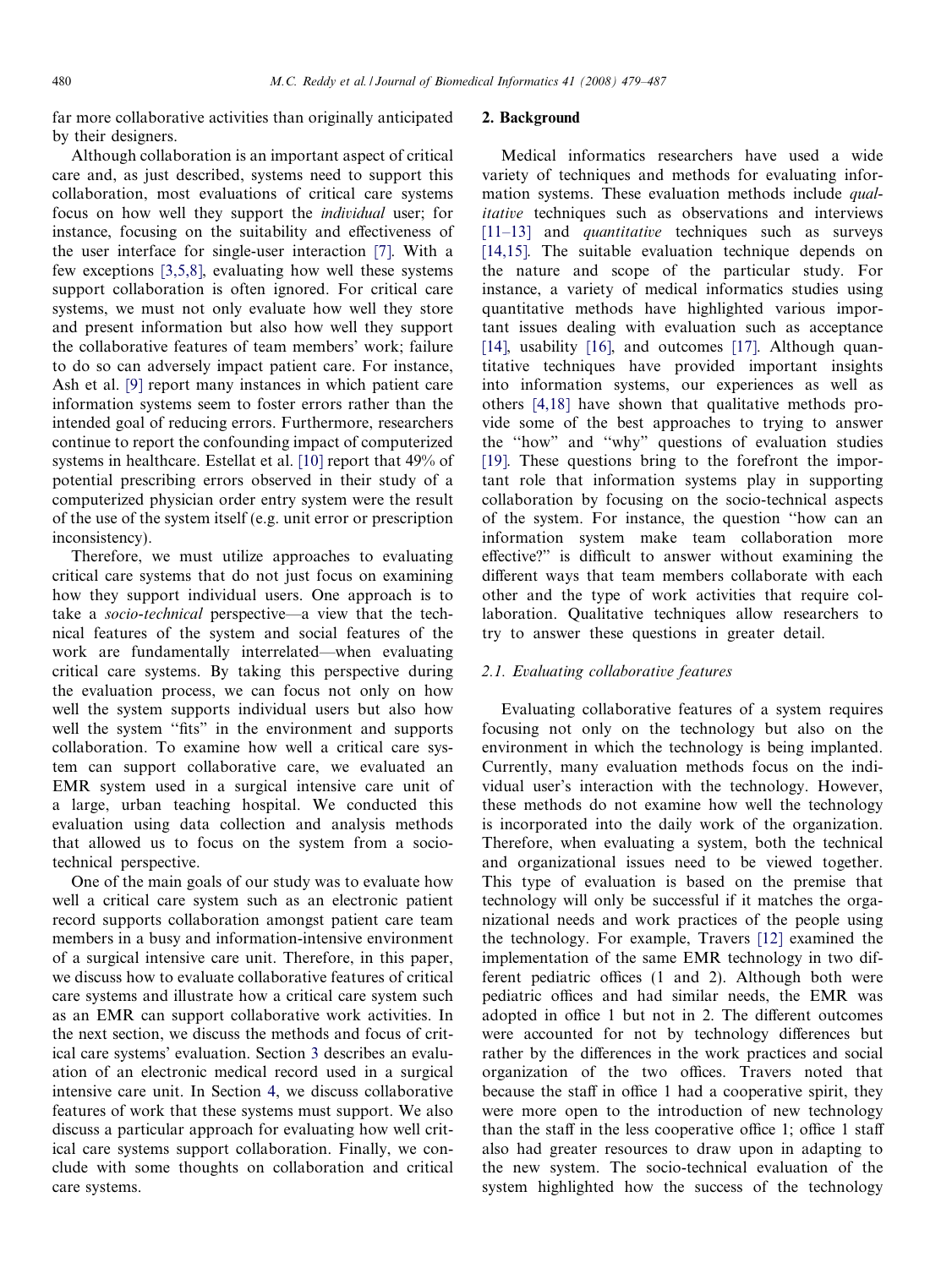<span id="page-2-0"></span>depended on the social structure in which it was embedded. Similarly, the implementation of a CPOE system in a pediatric hospital highlights the importance of understanding both the organizational and technical issues surrounding the implementation of a system. In their study, Han et al. [\[20\]](#page-8-0) found an increased mortality after the implementation of the CPOE system. In reviewing this study, others [\[21,22\]](#page-8-0) have pointed out the importance of understanding the socio-technical factors that effect the implementation of the system. Otherwise, the consequences of the ''misfit" between the system and the work activities can be quite severe.

One of the challenges of evaluating technologies in medical settings is accounting for the strong social practices embedded in these organizations. As stated earlier, when evaluating a system, the focus is usually on the user–system interaction; however, in hospitals, whether a system is accepted or not is greatly affected by the medical staff. They can exert a tremendous amount of influence on whether a clinical system will or will not be successfully utilized. Goddard [\[23\]](#page-8-0) identified lack of physician support as one reason for their organization's EMR implementation failure. Furthermore, different care providers have different practices that effect how they view and interact with technology. For instance, a physician who needs comprehensive information in the patient's condition has different expectations of the system than a pharmacist who is primarily interested about medication.

Socio-technical evaluation techniques take into account the strongly embedded social practices and allow us to examine how well the technology ''fits" with the work activities of nurses, physicians, and other health-care workers.

# 3. Methods

In this section, we describe the research site, and the data collection and analysis methods that were used in the study.

# 3.1. Research site

This study took place in the surgical intensive care unit (SICU) of an 952-bed urban teaching hospital [\[6,8,24\].](#page-7-0) The SICU provides intensive care-monitoring, invasive and non-invasive, for patients requiring special attention after a surgical procedure. It consists of two 10-bed units each of which has the same technologies, staffing, and physical layout.

Information systems play a crucial role in the SICU. The information systems include web-based systems, digital X-ray machines, and digital monitoring devices. The unit is also equipped with an electronic patient record system CareVue (CV, Philips Medical Systems, Andover, MA), that has been used in a surgical intensive care unit for more than 10 years<sup>1</sup> [\[26\]](#page-8-0). Almost all patient information is in CV. Since the patient's bedside monitoring systems are linked to CV, physiological data such as temperature, blood pressure, heart rate, ventilator settings and intake and output fluid volumes are downloaded automatically into the patient's CV record. Most of the data that is not automatically downloaded into CV is entered by nurses. Physicians use CV to monitor the patient's status and to find needed patient information. They also document certain procedures and care activities in CV. Finally, pharmacists are interested in ensuring that the patient is receiving the appropriate medication and that all the information related to the patient's medication is correct. The SICU pharmacist spends several hours each day using CV [\[8\].](#page-7-0)

#### 3.1.1. SICU team

The primary goal of the SICU team consisting of surgical residents, surgical fellows, surgical attending, pharmacist, and nurses is to stabilize patients as quickly as possible so they can be safely transferred out of the unit. Effective and timely collaboration between physicians, nurses, and pharmacists is critical otherwise the patient will suffer. The importance of this collaboration is highlighted by one of our observations in the unit. In this observed example, a nurse failed to notify the physician that the patient's sodium was rising to dangerous levels. If the physician had been notified quickly, he or she would have been able to give the patient medication to lower the sodium. However, the physician only found out about the sodium levels six hours later, by which time the patient's condition had deteriorated so far that the physician had to intubate the patient to protect the airway. As the example highlights, team members work under constant time pressure that can affect patient care. Therefore, on a daily basis, the physicians, nurses, and pharmacists must collaborate to ensure appropriate patient care.

# 3.2. Data collection

Qualitative methods are the leading technique for investigating organizational and technological settings in research on collaboration (e.g. [\[27–29\]](#page-8-0)). In healthcare, these methods have also been widely used to study technology use in collaborative teams [\[8,30,31\]](#page-7-0). Qualitative methods focus on observing work environments, artifacts and human interaction to form an understanding of the culture

 $1$  We recognize that work activities have likely evolved in the 10 years that CV has been implemented. Our goal was to evaluate the features the current system that support collaboration. As with any software system, functionality was not static; it evolved over time. Our approach to evaluating CV in-situ years after its first implementation has been utilized in other studies [\[25\]](#page-8-0).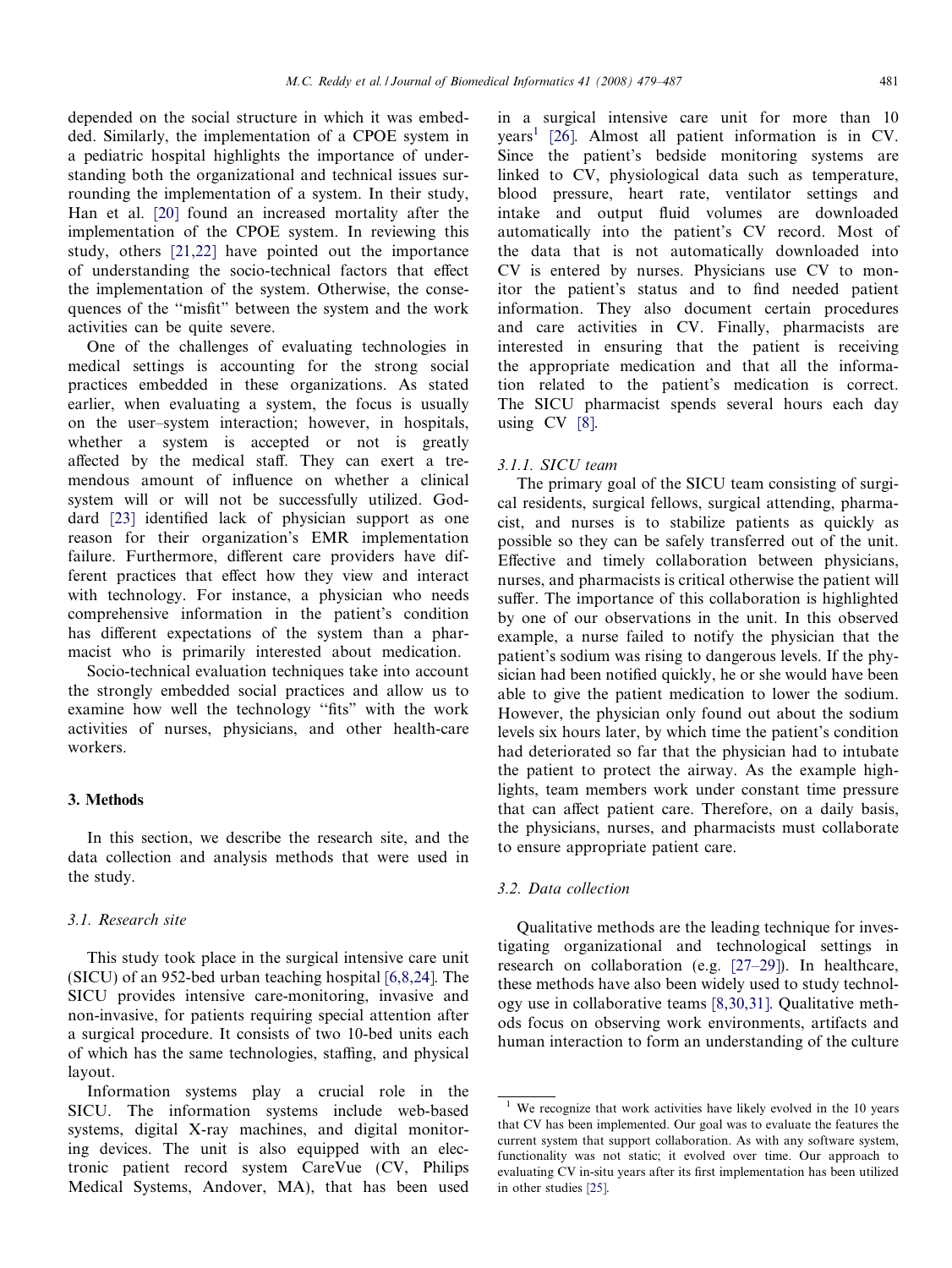<span id="page-3-0"></span>of a given technology setting in order to accurately evaluate the system.

In this study, we collected data through observing the work activities of the SICU patient care team and their interactions with CV over a seven month period. During the observations, the first author ''shadowed" various individual team members (e.g., physicians, nurses, pharmacist) as they worked. We also shadowed the patient care team as a whole during activities when the team was working together. In addition to the observations, we also conducted more than thirty semi-structured formal interviews which were taped and transcribed. The goals of the interviews were to gain insight into how the team members viewed collaboration in the unit and how they interacted with CV. We also collected and analyzed internal communications, including written policies, procedures, and meeting notes to help us better understand the context of system use. This study was approved by the hospital's Institutional Review Board.

Using ethnographic techniques such as observations, interviews, and artifact collection, researchers have examined a wide variety of social phenomenon *in situ* [\[32,33\]](#page-8-0). Phenomena that are most amenable to qualitative research are those that have multifaceted interdependencies that make it difficult to separate the independent and dependent variables. This is especially true in complex settings such as critical care environments where technical, organizational, and social factors intersect (e.g., [\[34,35\]\)](#page-8-0). Data collection techniques provide the tools to gather rich, informative data. However, that data is meaningless unless it is appropriately analyzed. Consequently, the data were analyzed using grounded theory [\[36\].](#page-8-0)

## 3.3. Data analysis: grounded theory

Qualitative data is characteristically text-based and voluminous. Transcripts from interviews and notes from observations of a modest study often constitute hundreds of pages of text. The question become, how does one distill meaningful patterns, or theories, from this unstructured body of text? The evaluator does not distill the data; instead he creates and distills analytical categories that describe meaningful uniformities in the data. Theories about the data emerge through an iterative process of comparing and delimiting categories [\[36,37\]](#page-8-0). This approach to data analysis is known as grounded theory. Applied to information systems in healthcare, grounded theory dictates that the abstract principles formulated to describe a healthcare setting must be grounded in the data and thus must be the product of inductive rather than deductive reasoning. A complete discussion of grounded theory is beyond the scope of this paper, yet an understanding of the philosophy and techniques are warranted.

The ethnographic approach to the analysis of qualitative data involves reviewing the data and creating a classification scheme to describe, i.e. code, all relevant observations. An evaluator can generate innumerable descriptive categories to code the data. How does one know when the data coding is finished? Glaser and Strauss [\[37\]](#page-8-0) provide these two heuristics: parsimony and scope. The evaluator achieves parsimony of categories through careful comparison of each category to all others to verify that each category is unique. The evaluator achieves parsimony of theory through integrating categories into cohesive conceptual clusters. Integrating categories is a natural byproduct of the constant comparison of categories. The evaluator achieves scope when she delineates the boundaries of the categories (e.g., what the category does and does not apply to).

For example, in analyzing interviews with patient care team members, the data may reveal that both physicians and nurses need to track the administration of medication. When the data documents a nurse or physician making a mental note of the next time a particular medication must be administered, this might be categorized as ''awareness of medication administration schedule." Yet, when the data documents a physician scanning records for the frequency and synchronicity of administration of multiple medications to assess the possibility of a drug interaction, this might be compared and then integrated with the ''schedule" category and labeled ''awareness of co-administration of medications." Various additional variables about medication administration, such as the route a nurse must use to deliver the drug or the physician's personal preference for one particular drug over another may be contained in the data that are not categorized. They are not categorized to maintain parsimony of the categories and to focus the analysis on the awareness of medication administration schedule rather than execution of medication administration (e.g. route) or medication preferences.

By constraining the scope of the analysis in this manner the evaluator may theorize about the effect of various EMR interfaces on collaboration—in our example, the data would reveal that an interface that provides a separate administration schedule for each drug may be sufficient for the nurse but may be entirely inappropriate for the physician. Thus, the researcher's theories about the effectiveness of an EMR interface emerge through the parsimonious use of descriptive categories, through the integration of categories and by scoping the analysis to observations that pertain to information awareness.

## 4. Results

The results of our data collection and analysis highlighted the highly collaborative nature of work in the SICU and the role that CV played in supporting team member collaboration during these activities.

#### 4.1. Important collaborative activities in the sicu

Through the data analysis, we identified two important collaborative activities in the SICU: morning rounds and medical administration.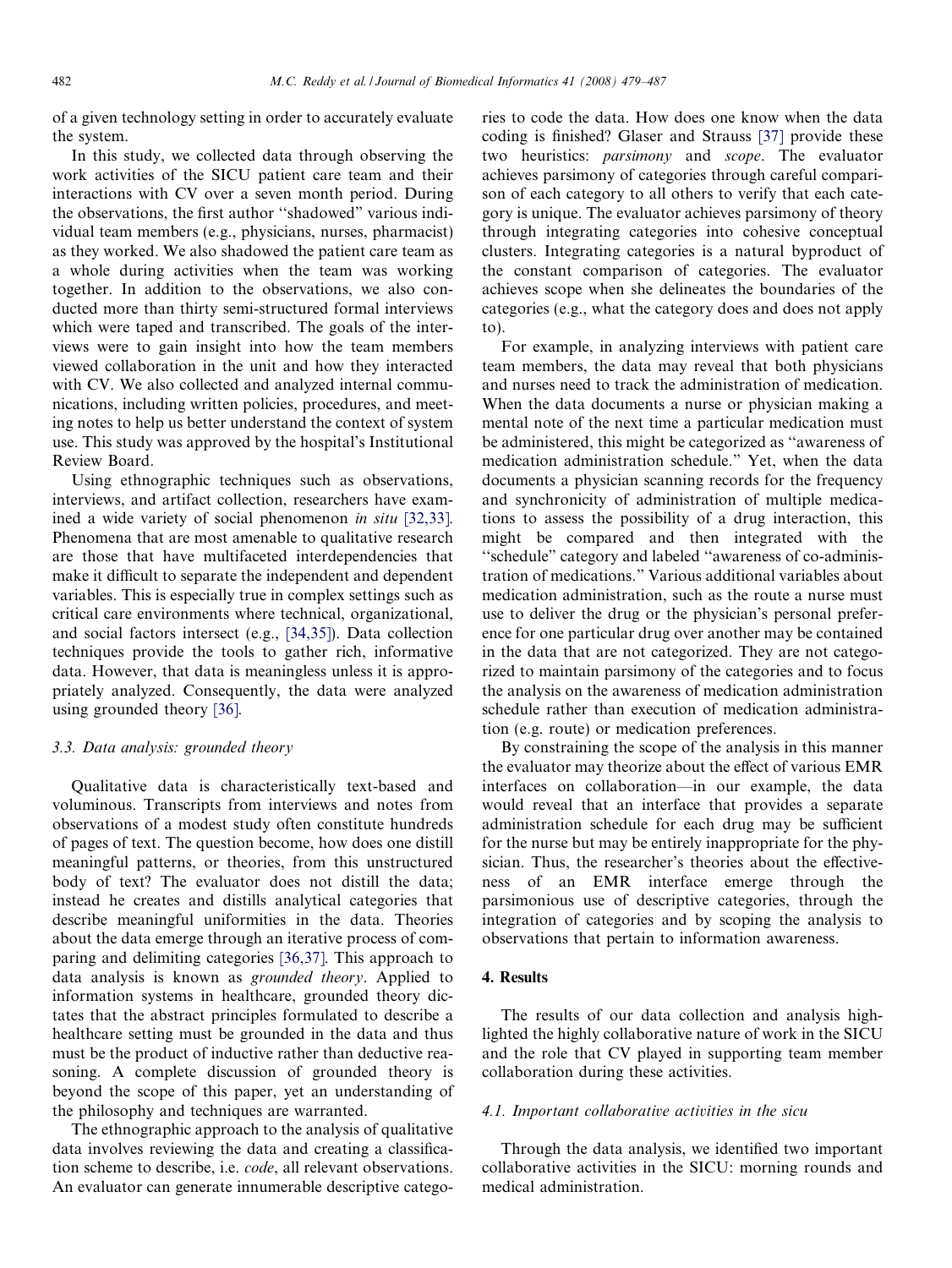## 4.1.1. Morning rounds

SICU morning rounds play an important role in the unit's patient care process. The goal of morning rounds is to discuss and decide upon a plan of care for that day for each patient. During morning rounds, the SICU team visits each patient. The team begins by viewing X-rays of all the SICU patients. After examining the X-rays, the team ''rounds" on each patient. Each of the three residents is responsible for a certain number of patients in the unit. During rounds, the residents "present" their patients to the team. As a resident outlines the patient's current condition, vitals and other information, the fellow and other team members view the patient's record on the CV workstation. They do this both to verify the resident's information and to gather other pertinent information. As one fellow stated, ''It is much easier for me to find the information in the system than to wait for them to give it to me." After the resident presents, the fellow examines the patient. The team then discusses the patient's condition and decides on the plan of care for the day. After all the decisions are made, a resident writes a progress note in the patient's CV record.

## 4.1.2. Medication administration

Ordering and administering medication requires collaboration between physicians, nurses, and pharmacists. In routine situations, most surgeons use a standard set of drugs. However, for complex cases, nurses and pharmacists often provide information that help physicians tailor the medication prescription. Since nurses are constantly by the bedside, they can inform physicians about the patient's physical and mental state. This information can help physicians to decide whether a current drug and dosage are appropriate. If physicians need to prescribe a drug they are not familiar with for a particular problem, pharmacists can provide a list of appropriate medications.

Nurses must collaborate directly with both physicians and pharmacists. When ordered to give an unusual drug, nurses commonly ask the physician why it is being given, especially when the drug causes discomfort or pain to the patient. Most physicians want the nurse to understand the plan of care and will answer such questions readily. The nurses also ask the pharmacist questions concerning the medication and dosage administration. For certain kinds of drugs, such as pain relievers, it is the nurse who observes the patient's response most directly, and whose opinion is usually given high regard by physicians for subsequent pain medication orders.

#### 4.2. CV: supporting collaboration

During morning rounds and medication administration, SICU team members must continuously interact with each other in order to provide appropriate patient care. CV plays an important role in supporting this collaboration amongst team members. In the following section, we describe how CV supports collaboration during the medication administration process.

One important way that CV supports collaboration amongst team members is by providing ''awareness". Dourish and Bellotti [\[38\]](#page-8-0) define awareness as ''the understanding of the activities of others which provides a context for your own activity." Individuals can more efficiently coordinate their work if they know about one another's activities. Bricon-Souf and colleagues [\[39\]](#page-8-0) argue that one way to support successful collaboration is to share information about users' work activities. An EMR can provide users with this awareness, if it is designed to incorporate:

- data concerning others' work activities
- data concerning an individual's own work activities

CV's presentation of medication information supports this awareness. All healthcare providers need information about the patient's medication; however, the exact information they need varies with their roles. CV provides a different view of the same data to different team members ([Fig. 1](#page-5-0)). These customized views of shared information allow team members to remain aware of what other team members are doing in the medication process. Physicians ([Fig. 1a](#page-5-0)) can see what medications have been administered and are scheduled to be administered by the nurse. Since physicians need to quickly survey the status of the treatment, the Medication Flowsheet provides them with quick information about the nurses' past and future work actions regarding patient medication. If physicians have any questions about these actions, they can look elsewhere in CV or contact the patient's nurse. Nurses and pharmacists use a different visual interface, the Medication Administration Record (MAR) [\(Fig. 1b](#page-5-0)). The MAR provides additional details about each drug and keeps nurses and pharmacists aware of each other's activities regarding the medications. When a pharmacist approves each medication, he adds an electronic signature to the MAR that is visible to the nurse. Thus, the nurse is aware that the pharmacist has checked the drug for appropriateness, route, and dosage. To administer medications effectively and on-time, nurses use yet another ''view" of the MAR, the Medication Worklist ([Fig. 1](#page-5-0)c). The Worklist provides a time-ordered list of the medications, dosages, and administration times for all drugs due to be administered on the current nursing shift. The Worklist allows nurses to know what actions the other team members expect from them in the near future. For convenience, nurses can chart drugs as ''given" or ''held" directly on the Worklist. Such information instantly appears in the other members' views. CV's ability to transform information into different views that are understandable to each member helps the member remain constantly aware of each other's activities.

Critical care systems are not simply information repositories of patient data but rather are an integral part of the collaboration amongst healthcare team members. The EMR kept team members informed about each other's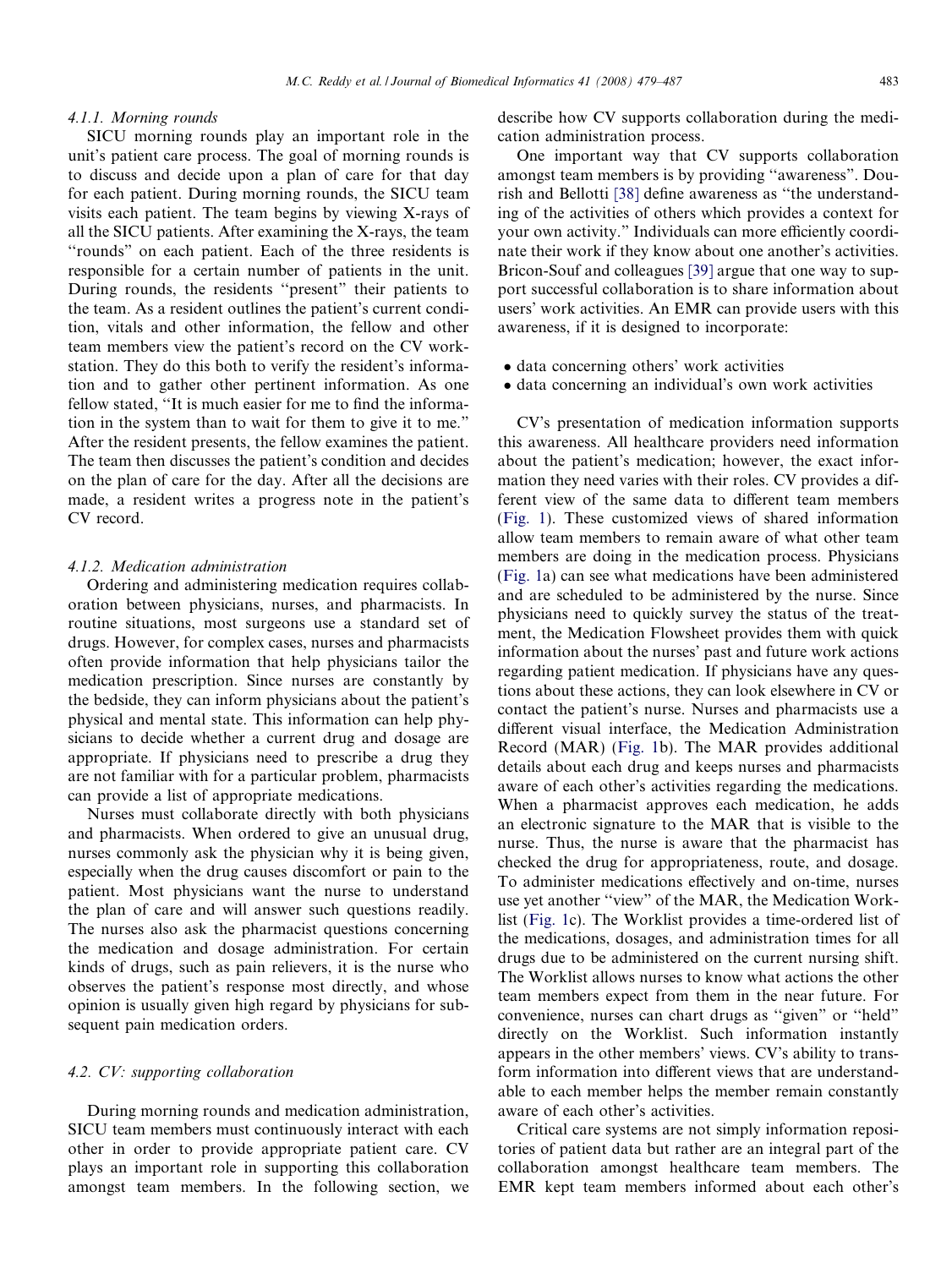<span id="page-5-0"></span>

Fig. 1. (a) Physicians use the medication section of the CV Flowsheet to check on patient medications. It provides them with the dosage and administration time. (b) Nurses and pharmacists use the Medication Administration Record (MAR) to provide them with the more detailed information on each medication. (c) Nurses also use the nursing Medication Worklist to keep track of their work activities. It lists the medications for a patient and when they need to be given.

activities allowing them to coordinate their work more effectively during activities such as medication administration. In the next section, we discuss some of the collaborative features that critical care systems need to support and methods that we can use to evaluate these features.

# 5. Discussion

We would now like to turn our attention to discussing awareness in greater detail and also some recommendations for evaluating how well a system supports collaboration. We provide examples of questions that an evaluator can ask during the evaluation process. These questions were developed based on the lessons we have learned from this and other studies. Although our focus is on evaluation, these same questions can also be asked by system designers to insure that the system appropriately support collaboration.

## 5.1. Awareness

Members of work teams must share detailed information about their activities and knowledge with each other in order to coordinate their work. Often, awareness is achieved through peripherally monitoring conversations or behaviors of others in collocated workspaces; for example air traffic controllers routinely listen in on the

pilot-controller conversations of their teammates in the control tower [\[27\].](#page-8-0) On first examination, peripheral auditory monitoring may remain undetected by the evaluator since it is peripheral and auditory—and it may even seem inconsequential. Yet consider the consequences of implementing an information system that converts conversations in an air traffic control tower from a verbal format easily monitored by all occupants of the tower to a textual format. According to data from ethnographic studies of air traffic controllers, doing so would likely slow the detection of incidents when conflicting flight instructions are given to pilots [\[27\]](#page-8-0).

Similarly, shared awareness among members of patient care teams is vital to maintaining high quality care [\[40\]](#page-8-0). Patients suffer when awareness breaks down. In an earlier section, we described the incident of patient requiring intubation because the nurse failed to notify the physician of the rising sodium levels. If the physician had been alerted quickly—i.e. if there were a shared awareness among the nurse and physician of this condition—the physician could have taken less drastic measures. Furthermore, shared awareness about the time and route a medication is administered is crucial to delivering quality patient care.

Thus, when evaluating critical care systems, evaluators must carefully probe issues of awareness among team members. Some of the evaluation questions may include: How is information about a patient (vital statistics, medi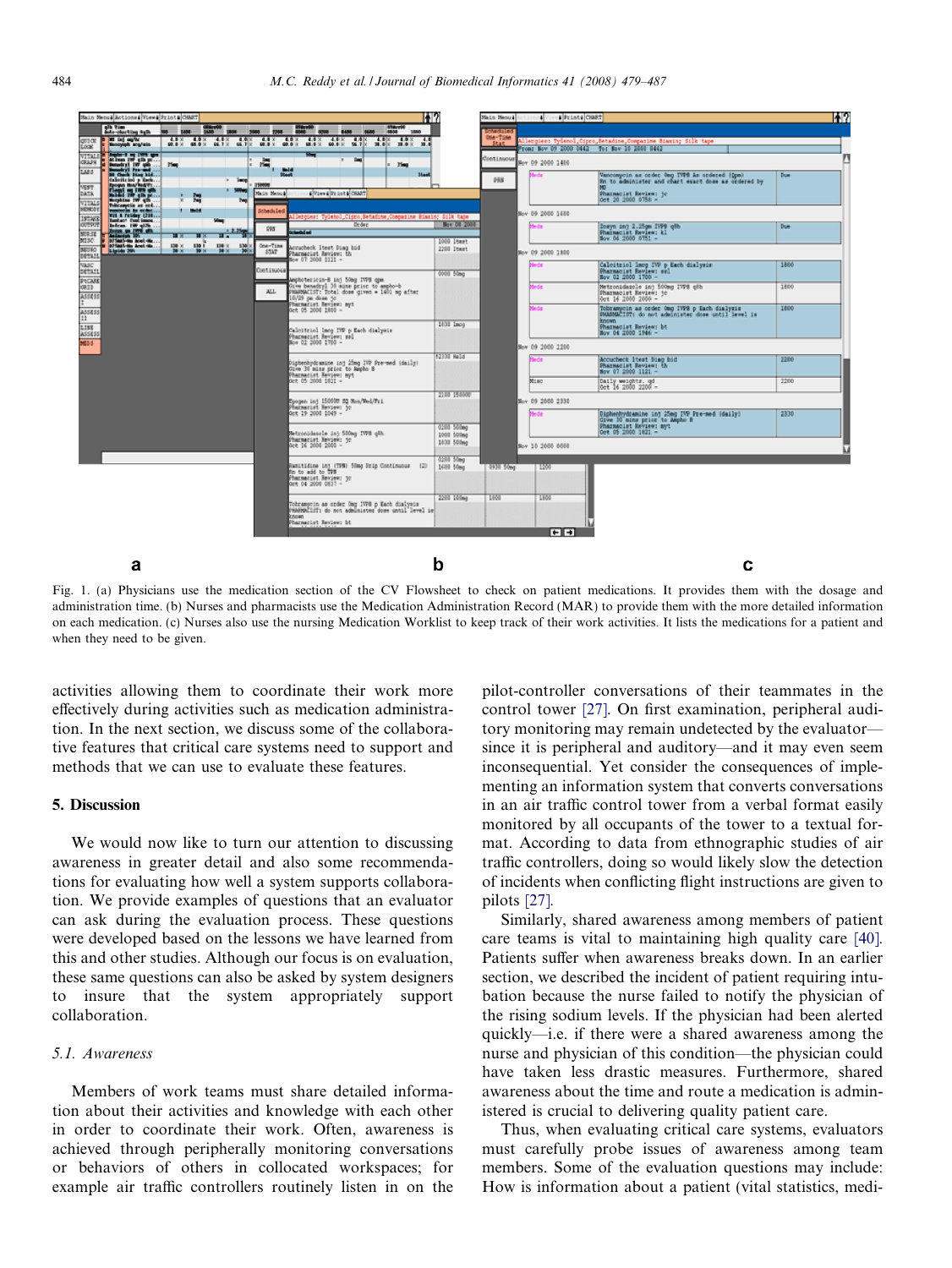cation administration, patient complaints, history, etc.) formally documented in the system? How is this information formally shared among members of the team (consider how it is verbally shared as well as how and when it is printed from the system)? How is this information informally shared: via impromptu conversation, marginalia in written records, special numeric codes sent via numeric pagers, etc? To what extent does the system accommodate informal observations and annotations? For what periods of time do different kinds of information remain relevant? To what extent does the credibility of the information provider affect the way information is documented and used? What happens when awareness breaks down? How does the information system under evaluation help or hinder information sharing?

# 5.2. Recommendations for improving evaluation of collaborative critical care systems

When evaluating critical care systems, evaluators should also pay particular attention to three issues that effect how well a system supports collaboration. These issues include multiple perspectives on information, workflow dependencies, and context.

#### 5.2.1. Identifying multiple perspectives on information

Evaluating information systems in a collaborative setting is often difficult because of the multiple perspectives present in a team. For instance, in a study of information needs, researchers examined how each team member brought different backgrounds, perspectives, and skills to a multidisciplinary team [\[3\]](#page-7-0). These different skills and perspectives had implications for how the information resources were used in the unit. Therefore, to understand how a system is used in a particular setting, we need to examine how different members utilize the system and to evaluate it from as many different perspectives on the team as possible.

The discussion of CV's Flowsheet provides a nice example of multiple perspectives on information [\[8\].](#page-7-0) Recall that in CV, physicians can see not only nurses' future medication administration activities but also past medication administration. This view fits their interest in knowing not only what the patient is going to get but also what the patient has already been given. Nurses are most interested in seeing a time-ordered list of the medications, dosages, and administration times for all drugs due to be administered during their current shift. These two different views provide the team members with different information required to carry out their responsibilities, while preserving the uniformity of the underlying medication data.

When evaluating the appropriateness of a critical care system vis-à-vis multiple perspectives on information, the evaluator might ask the following questions: What are the information needs of each member of the work team? How are these needs similar across the formal work role and how are they unique? What, if any information can be shared in a universal format (by what media, in what level of detail)? What information must be tailored to specific work role and why? What are the consequences of one member of the team viewing, editing or deleting information intended for the other members?

### 5.2.2. Identifying workflow dependencies

Some degree of workflow dependencies exist in all team work. The factory assembly line is the canonical example of highly interdependent team work. Factory automation is evaluated based on the effectiveness by which it isolates and orders the dependencies between factory workers along an assembly line. The dependencies of a patient care team are less visible due to the intellectual nature of the work but nevertheless they are present. The medication administration process highlights the interdependences that exist among members of a patient care team. Physicians order the medications but do not have the ability to continuously monitor the effects of the medication on the patient. Nurses can monitor the patient but cannot order the medications that are needed by the patient. Finally, pharmacists cannot order the medications nor monitor the patient but have the detailed knowledge of particular medications needed by both physicians and nurses. Therefore, each team member depends on the other members in order to carry out the medication administration process safely and effectively.

An important part of workflow dependencies is coordination. Berg [\[41\]](#page-8-0) explores some of the ways that health care workers employ the medical record as a coordinating device, using it to communicate directly and indirectly and to ensure that their activities mesh effectively. For instance, the physician writes a patient order in the medical record that is read by the nurse. In turn, the nurses write patient information in the record, which helps physicians decide what to do next for the patient. Without using the patient record to coordinate their activities, physicians and nurses would have difficulty collaborating on patient care issues. Coordination is an important feature of work-flow dependencies that is only noticed when it fails [\[42\].](#page-8-0)

To expose and analyze dependencies and coordination on a patient care team, an evaluator may ask questions regarding how work is ordered, reordered, communicated, delegated and controlled for quality. Questions may include: How is a patient's presenting condition assessed and documented? How is the presenting condition communicated to the team? How is a patient diagnosed? Once a diagnosis is made, how is the plan of care documented and shared with the team? How is the quality of care assessed? When a patient's condition deteriorates, what hastens or hinders a new plan of care from being developed and executed?

### 5.2.3. Accurately identifying context

When evaluating collaborative features of critical care systems, it is important to understand the *context* in which the technology is utilized [\[43\]](#page-8-0). Most evaluations focus only on the interaction between the user and the system; they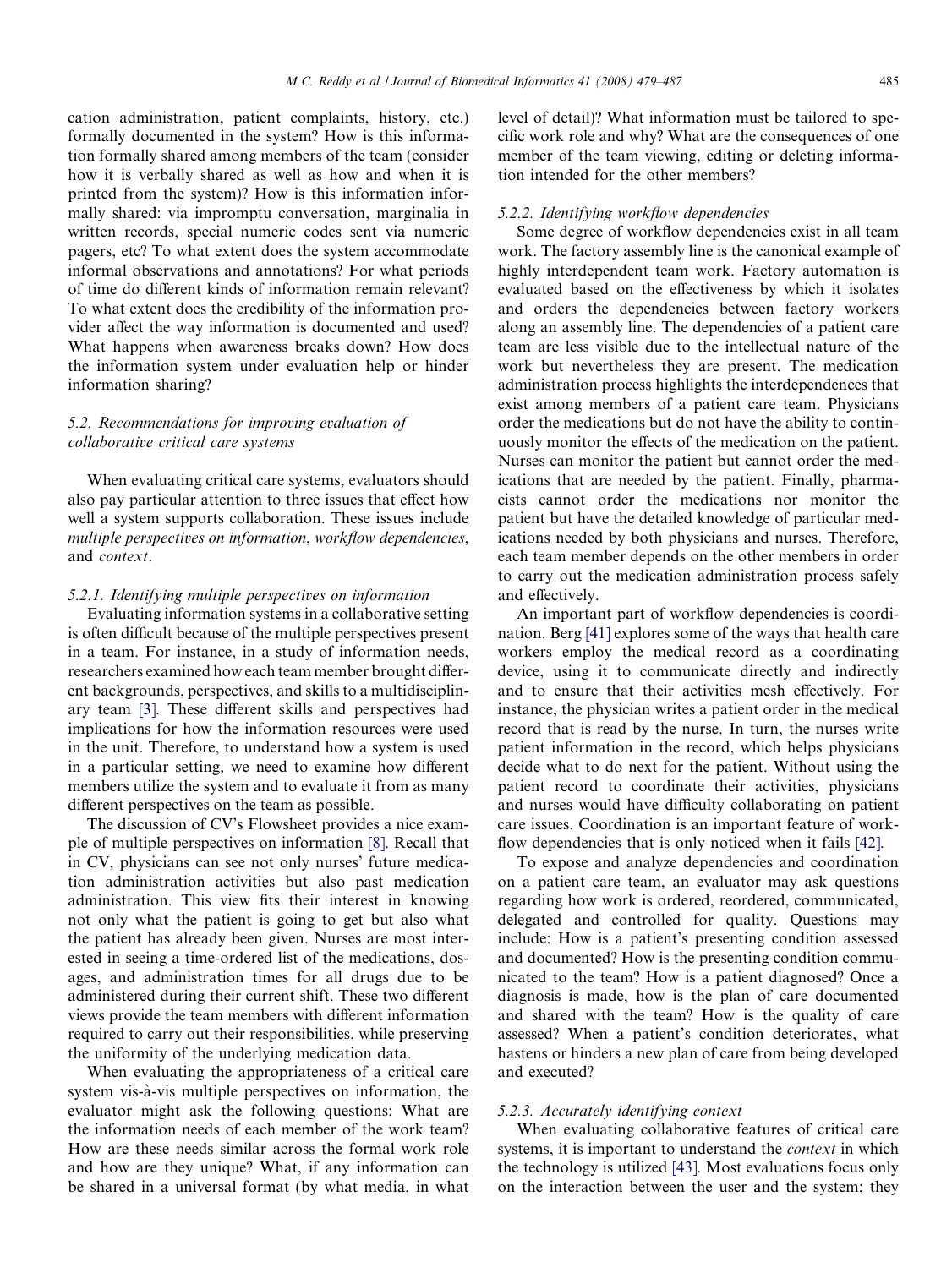<span id="page-7-0"></span>tend to ignore the environment around the system. The lack of contextual understanding of the system could lead to inaccurate evaluations of a system. Orlikowski's [\[35\]](#page-8-0) examination of one organization's adoption of the information sharing tool Lotus Notes points to the importance of context. If she had not examined the organizational structure and found that disincentives for information sharing exist, then individuals looking at the low adoption levels of Lotus Notes could have blamed the system itself for the failure, not the organizational context. Thus, Orlikowski's examination of the organizational context of the system allowed her to more accurately evaluate the system. Forsythe's comments about context further highlights its importance in evaluation studies. She [\[44\]](#page-8-0) argues that:

''The lack of contextual features also raises questions about whether important components of meaning are missing from the analysis."

Without examining the context, researchers would have a difficult time understanding the true reasons for a system's success or failure. Kaplan and Duchon [\[45\]](#page-8-0) note that ''the stripping of context buys 'objectivity' and testability at the cost of a deeper understanding of what actually is occurring." Therefore, removing the context of the system could make it easier to evaluate some aspects of the system. Yet, conversely, it would make it more difficult for researchers to examine issues such as the system's ''fit" with its environment when evaluating the system.

Understanding the context of use is an important component to evaluating information technology use in collaborative environment. This requires evaluators to understand the daily work activities in that setting in order to understand how a particular technology will be used by staff in that setting.

# 5.3. Limitations

It is difficult for a single researcher to capture all the observations in the unit. Therefore, we were concerned that we may miss some important team events or interactions. To address this concern, we planned observations throughout the day to ensure that the researcher was capturing different types of team activities as they normally occurred. The researcher also closely followed the team during morning rounds which was the busiest ''team" activity of the day. To further ensure that we captured as much relevant data as possible, we conducted interviews based on our observations. The participants were encouraged to provide more information to help fill in the gaps in our observations or to make our observations clearer. Through these activities, we were able to capture the patient care team member interactions with each other and CV.

# 6. Conclusion

The work activities in the SICU, like many other critical care environments, are detailed, demanding, time-critical,

and highly collaborative. At the center of this work is the patient whose health is dependent on effective coordination between physicians, nurses, pharmacists, and other healthcare providers. In these highly collaborative and information-intensive critical care environments, information and decision support systems play a crucial role in supporting the activities of the various healthcare providers. In our evaluation of a critical care system in the SICU, we used a socio-technical perspective to evaluate the system. We examined not only how the system supports the individual user interacting with a system but also how well it supports the collaboration amongst different healthcare providers. We have also developed questions that evaluators can use when examining the collaborative features of a system from a socio-technical perspective.

Evaluators must understand not only the technical aspects of the system but also the work and interactions of team members who use the system. An effective sociotechnical evaluation of a system in a collaborative environment involves examining how well the system support such issues as awareness, multiple perspectives on information, and workflow dependencies. Although a number of different approaches can be used to evaluate the system  $[14,16,46]$ , we have found that qualitative data collection techniques combined with analysis methods such as grounded theory are extremely useful in gaining insight into the collaborative features of critical care systems [8,47]. Because critical care systems play a crucial role in patient care, we must ensure that they appropriately support healthcare providers in highly collaborative environments.

### Acknowledgment

We thank the staff in the surgical intensive care unit for their participation in the study.

## References

- [1] Baggs JG, Schmitt MH. Collaboration between nurses and physicians. Image J Nurs Sch 1988;20(3):145–9.
- [2] Baggs JG. Intensive Care Unit Use and Collaboration Between Nurses and Physicians. Heart Lung 1989;18(4):332–8.
- [3] Gorman PN, Ash J, Lavelle M, Lyman J, Delcambre L, Maier D, et al. Bundles in the wild: managing information to solve problems and maintain situation awareness. Library Trends 2000;49(2):266–89.
- [4] Berg M, Langenberg C, Berg Ivd, Kwakkernaat JK. Considerations for socio-technical design: experiences with an electronic patient record in a clinical context. Int J Med Inf 1998;52:243–51.
- [5] Berg M. Patient care information systems and health care work: a socio-technical approach. Int J Med Inf 1999;55(2):87–101.
- [6] Reddy M, Pratt W, Dourish P, Shabot M. Socio-technical requirements analysis for clinical systems. Methods Inf Med 2003;42:437–44.
- [7] Nelson SJ, Sherertz DD, Tuttle MS. Issues in the development of an information retrieval system: the physician's information assistant. In: Proc. of the Seventh World Congress on Medical Informatics (Medinfo'92). 1992. Amsterdam, Netherlands: North-Holland.
- [8] Reddy M, Dourish P, Pratt W. Coordinating heterogeneous work: information and representation in medical care. In: European